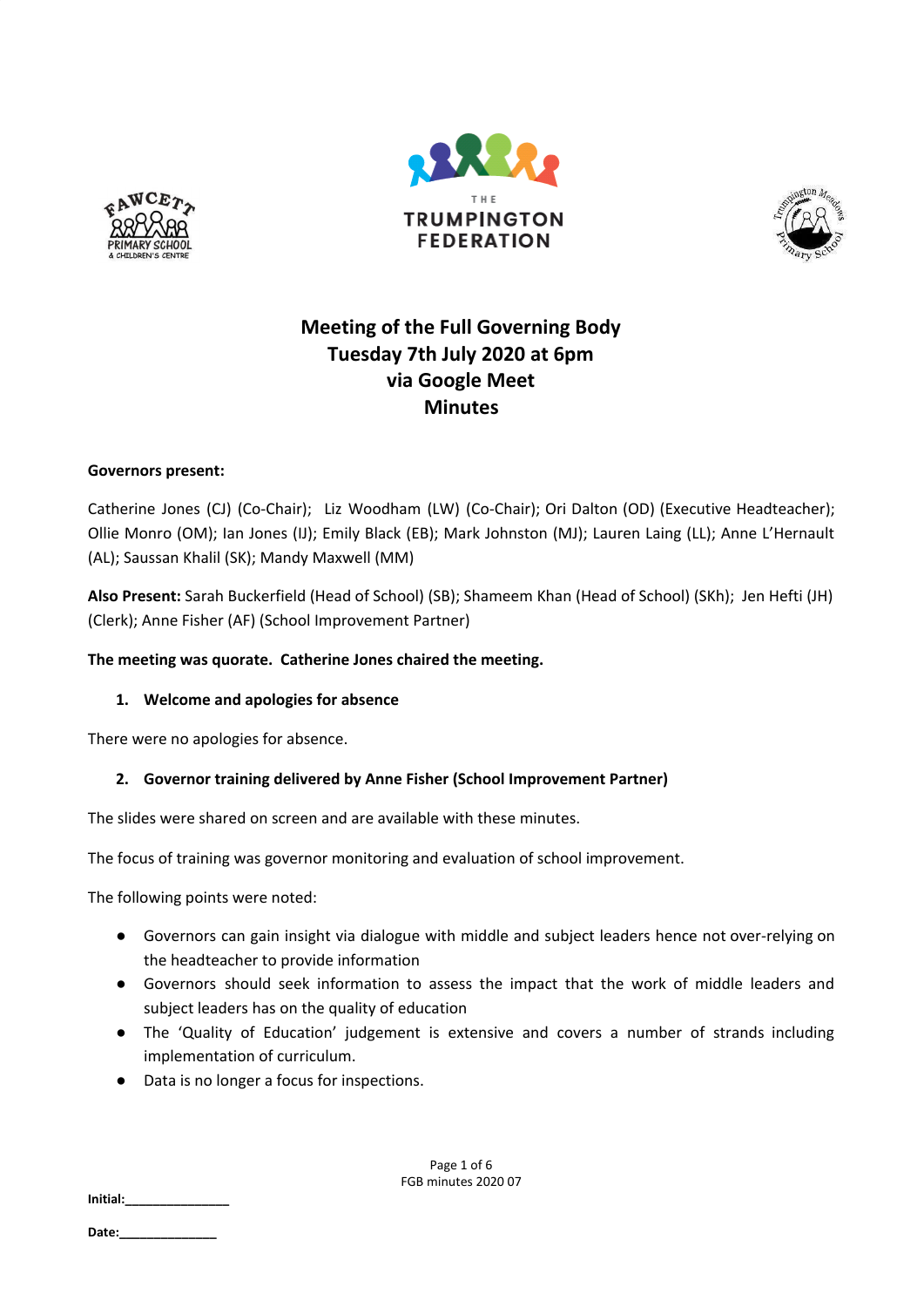- Deep Dives can be carried out which involve auditing the approach to the teaching of a subject. Information can be gathered via dialogue with the Senior Leadership Team (SLT), subject leaders, working parties of staff, learning walks, talking to children etc.
- Curriculum development is included in the new Federation Improvement Plan (FIP)
- GGovernors were asked to assess whether evaluation processes for curriculum delivery were included in the FIP
- Is curriculum development and implementation included in performance management (PM) targets? Governors require more information. Does any CPD relate to curriculum development?
- Governors to consider three strengths and three priorities and align committee work plans to these. **F0707-01 - ACTION: To be built into annual plan**
- How often is governor purpose and impact clarified/reflected on?
- How is 'holding senior leadership to account' evidenced other than in meeting minutes?
- Monitoring programme to be established
- Book scrutinies should have a clear focus and be led by SLT or SL. For example, the introduction of a new handwriting scheme could be scrutinised by seeing improvement/changes in work in books.
- Reports to governors to have clearly identified focus on improvement priorities and how these are/have been addressed.
- Stakeholder views evidenced through learning walks, parent and pupil surveys. Used to triangulate the information that governors receive and what is observed through monitoring.

## *6.45pm - Anne Fisher left the meeting.*

## **3. Declarations of interest relating to items on the agenda**

OD, SK, SB and OM declared an interest relating to item 10.

# **4. Review and acceptance of the minutes of the meeting held on 28th April 2020, 26th May 2020 and road transfer minutes**

The minutes of the above meetings were accepted as a true record and will be signed at the next physical meeting of the Full Governing Body. It was noted that the road transfer minutes should state that the decision was reached via correspondence. **F0707-02 - ACTION: JH to amend road transfer minutes**

#### *6.50pm - Mark Johnston joined the meeting*

# *5.* **Matters arising and update on actions from the minutes**

All actions complete.

# **6. Report from the Teaching & Learning Committee**

The minutes of the meeting had been circulated. The following points were noted:

- The meeting focussed on teaching during school closure.
- Parent dissatisfaction with the new approach was discussed.
- A lot of work happening 'behind the scenes'.
- Renewed teacher interaction received positive feedback.
- The Federation is now better placed to implement home learning in the event of another lockdown, or having to close part of the schools.

Page 2 of 6 FGB minutes 2020 07

**Initial:\_\_\_\_\_\_\_\_\_\_\_\_\_\_\_**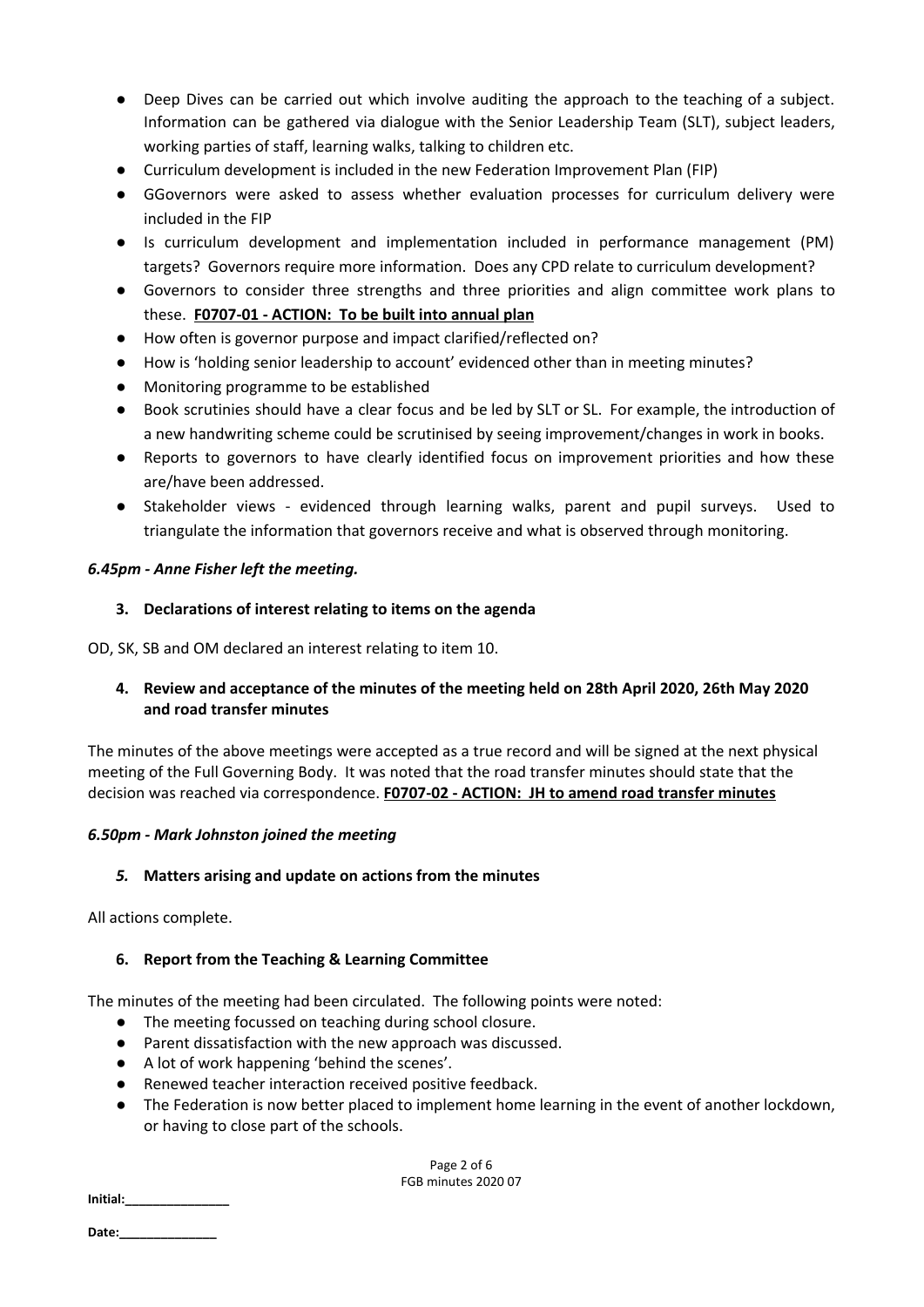- Reopening plan discussed.
- Curriculum discussed.
- Teaching reflects the diverse nature of our community.
- What can governors do to support the Federation at this time?
- **7. Executive Headteacher's Report**

The report had been circulated in advance of the meeting.

Governors discussed teacher interaction, or lack thereof, its consistency across year groups and classes, and the benefits or otherwise of live online teaching. It was acknowledged that perceptions and expectations of off-site learning differ widely.

Work on Google Classroom is being monitored by SLT for consistency, quality and differentiation.

Governors noted that a number of teachers are leading a bubble as well as planning for and providing off-site learning activities.

Governors discussed the responsibilities on parents to ensure that learning activities are completed and submitted and the difficulties faced by so many in balancing this with working at home and managing family life during this challenging time.

Governors discussed how to make the offsite learning experience as close to school as possible, whether this was feasible and what was ultimately and ideally to be achieved, especially in terms of introducing live lessons.

Governors were advised that there had been discussions around how to improve off-site learning should the schools have to close fully or partially from September and that a lot had been learnt from the experiences thus far. Clearer guidance for tasks and presentations where teachers model the tasks were some of the options considered. Children will practise using Google Classroom when back at school, how to interact with the platform, submit work etc. so that they are better equipped should they need to work from home again.

#### Planning for the year ahead

Finance

- No figures for projected income available yet (aside from usual LA funding).
- Can only cclaim cleaning costs if there has been confirmation of a case of COVID-19 in school.
- Staff insurance which is used to pay for supply staff has been cancelled which could have a significant impact on outgoings.
- Recruitment for September had been successful.
- FIP has been cut back in terms of expenditure, especially for IT.

#### Reopening plan

- A broad and balanced curriculum will be delivered.
- Children will be in bubbles of 30.
- Staggered start and end times will remain in place.
- Wraparound care will not reopen due to children mixing and contaminating bubbles. Governors noted that parents should be advised of this as soon as possible. Governors acknowledged the challenges this would present to working parents but that it was unavoidable under the current guidance.

Page 3 of 6 FGB minutes 2020 07

**Initial:\_\_\_\_\_\_\_\_\_\_\_\_\_\_\_**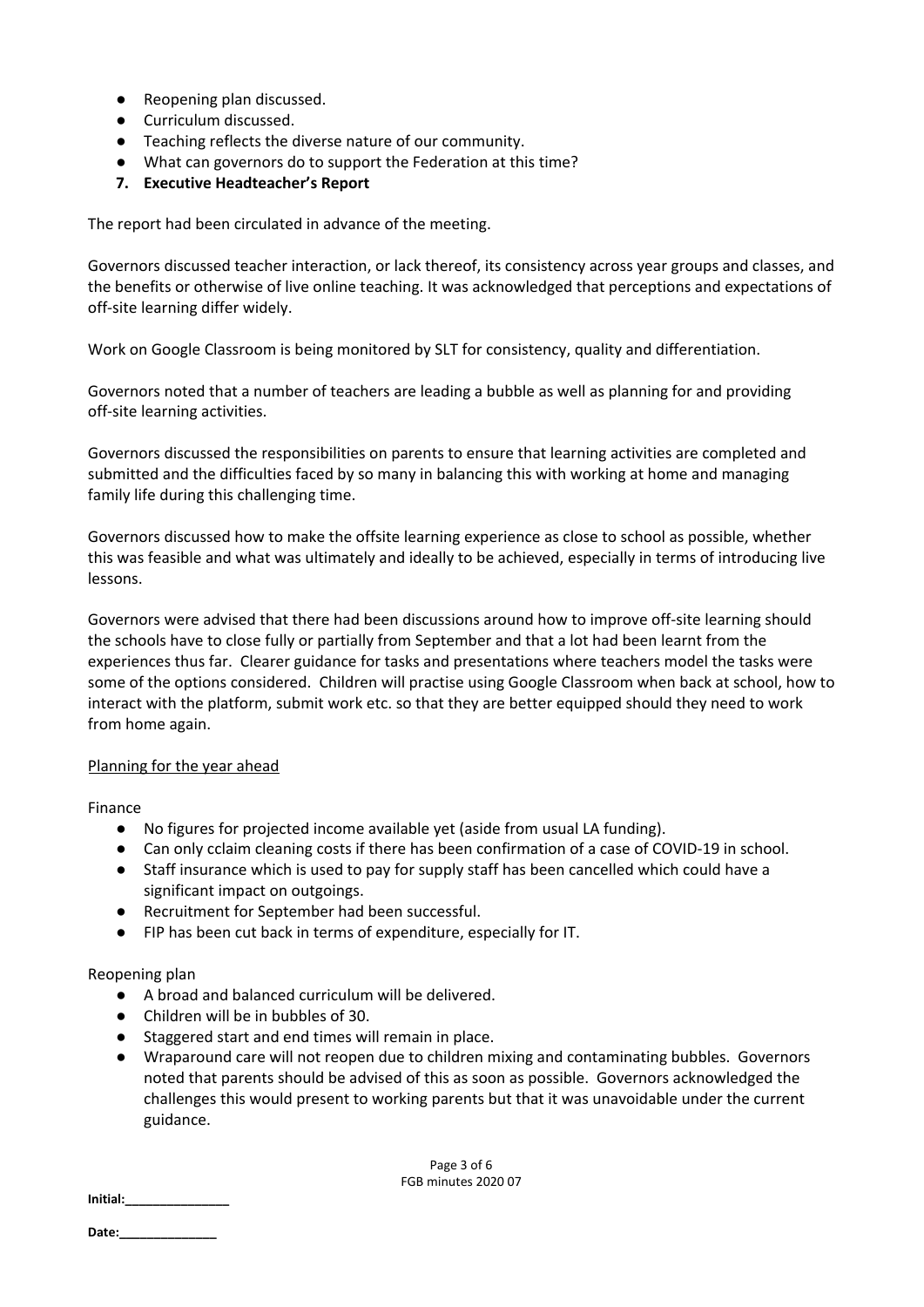Improvement Plan

- Reading a priority.
- Progress of Pupil Premium children.
- SEMH.

Governors noted that during these times it was important to do a few things well, and that 'traditional' school improvement was not the immediate priority.

Governors listed some strengths and priorities for the Federation:

| Strengths                         | Priorities                              |  |
|-----------------------------------|-----------------------------------------|--|
| <b>Family Partnership Workers</b> | Communication                           |  |
| Safeguarding and pastoral care    | Reading                                 |  |
| <b>SLT</b>                        | Pupil premium gap                       |  |
| Teaching quality                  | Meeting the needs of more able children |  |
| Diversity                         |                                         |  |
| Staff development                 |                                         |  |
| Supportive and friendly           |                                         |  |

A governor asked to hear about how the staff team hass met the recent challenges. Governors were advised that all staff have been incredible in recent months, gone 'above and beyond', supported each other and worked collaboratively. Staff have taken on tasks that usual staff members have been unable to do, and have gained insight into and appreciation of what others do.

Governors noted that the FIP will be signed off at the first meeting of the new academic year so any amendments should be communicated to the SLT relatively soon. Governors can then assign link roles and develop a monitoring plan.

# **8. Swimming pool update**

Governors were advised that the project has recommenced, with legalities relating to the license agreement currently being finalised. The plan is to start work in September with a completion date of January 2021.

# *Governors agreed that the Federation could pursue the project.*

# **9. Safeguarding**

The safeguarding report had been circulated in advance of the meeting. It was noted that this was not statutory this year, however Kate Barham had used the usual format so that governors could see the coverage of safeguarding work performed by the team. This will be fully discussed at the next meeting.

# **10. LA Request**

Page 4 of 6 FGB minutes 2020 07

**Date:\_\_\_\_\_\_\_\_\_\_\_\_\_\_**

**Initial:\_\_\_\_\_\_\_\_\_\_\_\_\_\_\_**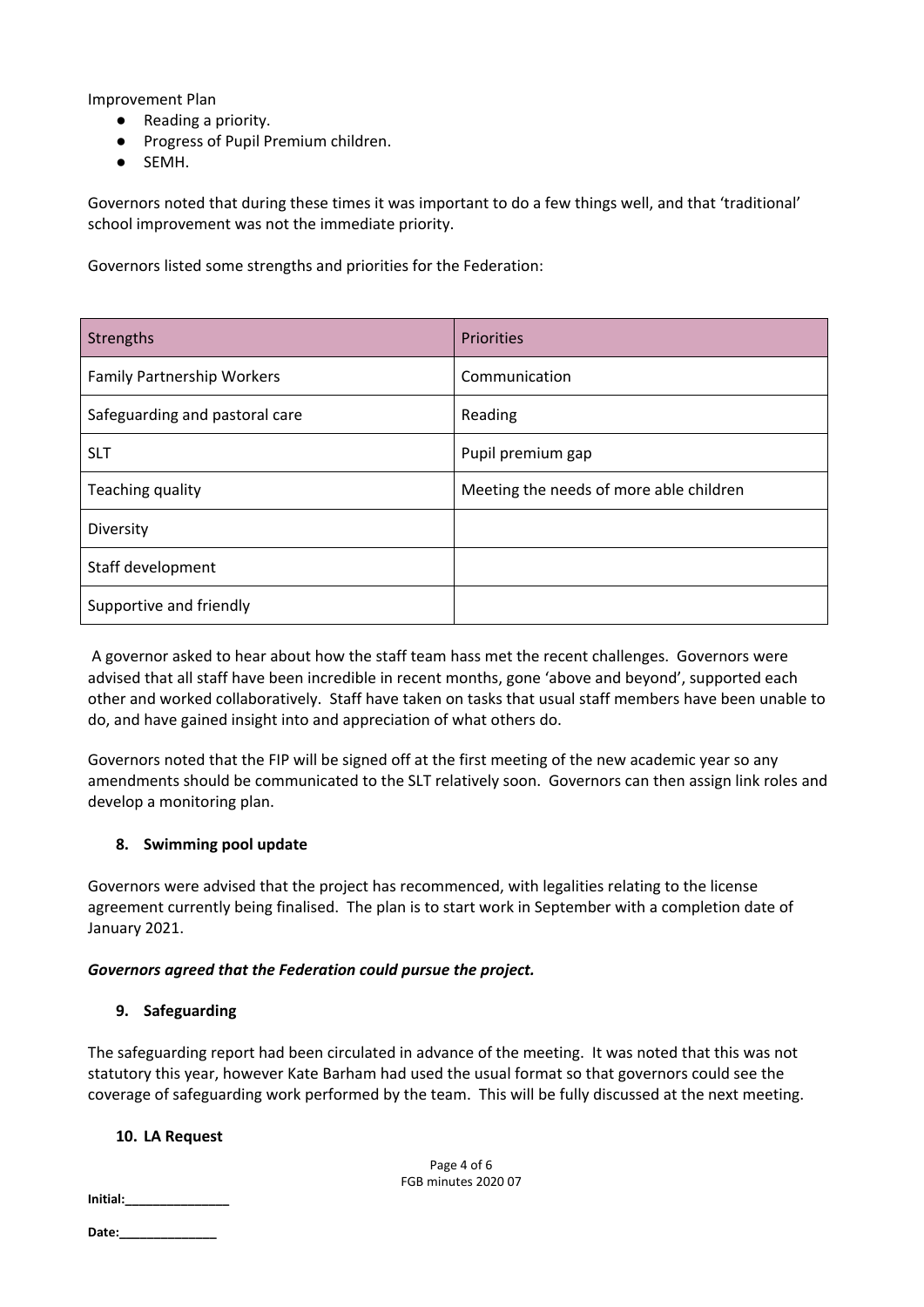Governors were advised that the LA had asked OD to be Primary Adviser for two days per week to support another Cambridgeshire school. The Federation will receive income from this work. It was noted that this is beneficial for OD's professional development and provides opportunities for other senior leaders. It is a good reflection on the strength of the Federation that staff are asked to support other schools.

Governors were advised that OD has a short notice period so can be recalled to the Federation when needed.

Governors noted that the rest of the SLT supported this proposal.

Governors discussed the benefits of this proposal and any issues that may arise from reduced SLT capacity at the Federation. It was noted that the addition of the Head of School role from last year alleviates concerns around any perceived lack of leadership. Communication with parents was considered.

## *Governors agreed to the request from the Local Authority.*

#### **12. Policies**

None for this meeting.

## **13. Any other business**

Governors were advised that the LA had asked the Federation to open a new Year 5 class at Trumpington Meadows. This will be considered after Christmas.

#### Meeting dates

Governors noted the meeting dates for 2020 - 2021. SK to change from Resources to Teaching & Learning committee.

With no further business the meeting closed at 8.40pm.

| Action ref | <b>l</b> Item  | Action                                                                                                              | Owner | <b>Status</b> |
|------------|----------------|---------------------------------------------------------------------------------------------------------------------|-------|---------------|
| F0707-01   | <b>FIP</b>     | Strengths and priorities to be Chairs/JH<br>aligned to annual plan and<br>monitoring programme added<br>as appendix |       | Open          |
| F0707-02   | <b>Minutes</b> | JH to amend road transfer<br>minutes                                                                                | JH    | Open          |

Signed:\_\_\_\_\_\_\_\_\_\_\_\_\_\_\_\_\_\_\_\_\_\_\_\_\_\_\_\_\_\_\_\_\_\_

Print name:

**Initial:\_\_\_\_\_\_\_\_\_\_\_\_\_\_\_**